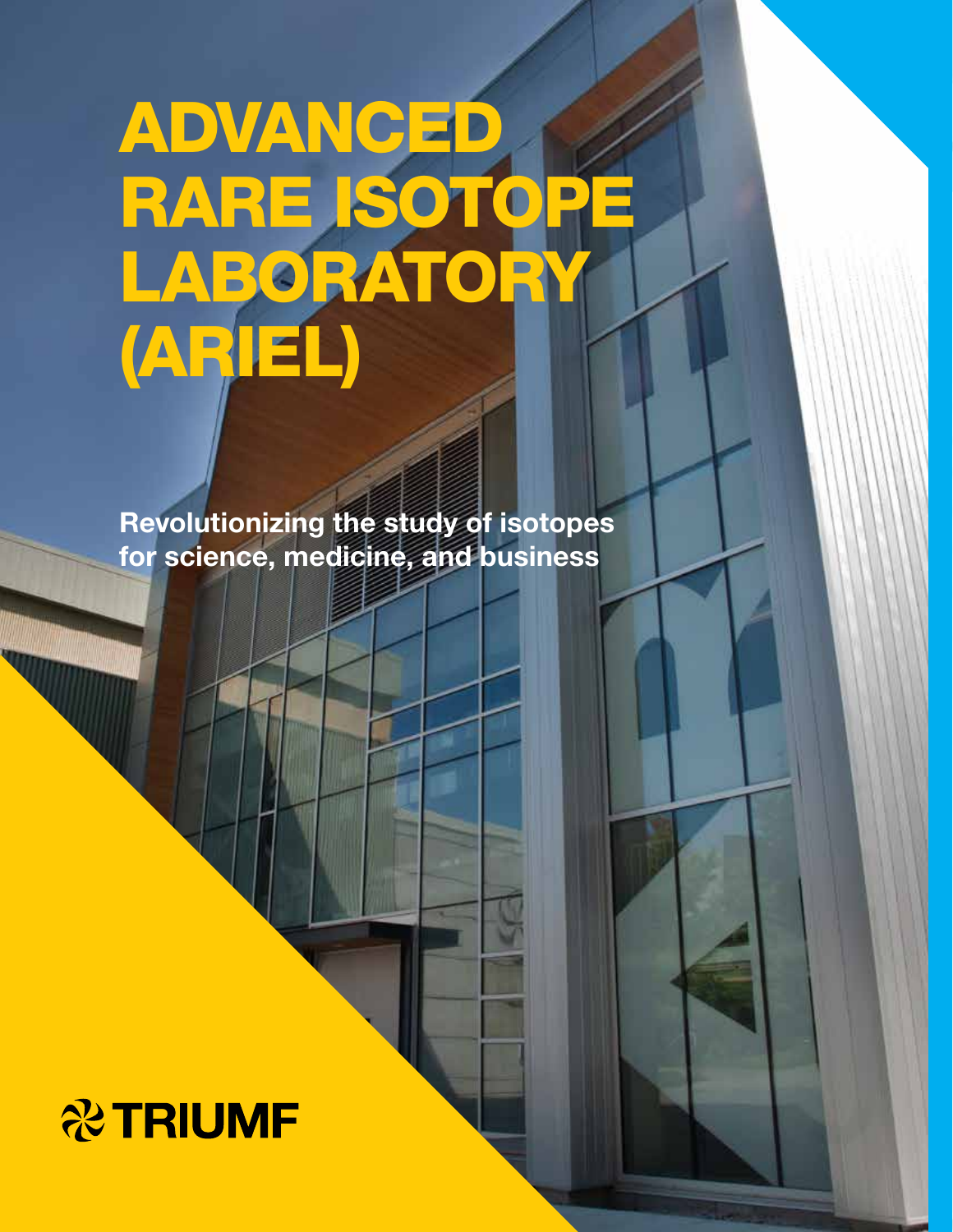## SUPERCHARGING TRIUMF'S SCIENTIFIC CAPACITY FOR CANADA AND THE WORLD

Producing more isotopes means creating more opportunities for Canadian and international researchers in topics ranging from particle and nuclear physics to the life and materials sciences. These endeavours will expand our horizons and increase the economic and societal impact of Canadian science and innovation.

- **accelerator science**
- **quantum materials**
- **nuclear and particle physics**
- **nuclear chemistry**
- **Relatively** radiopharmaceuticals
- **Cryogenics**
- **E** magnetic, high-vacuum, and radiofrequency technologies
- **E** engineering
- advanced computing and data science

ARIEL will also bolster Canada's knowledge economy. A training ground for scientists, engineers, technicians, students, tradespeople, and other professionals, ARIEL will develop a highly-skilled stream of talent and provide career-long professional development in a variety of fields, including:

### USING RARE ISOTOPE BEAMS TO UNCOVER THE MYSTERIES OF THE UNIVERSE

- $\blacksquare$  How and where are the heavy elements  $-$  from iron to uranium  $$ produced in the universe?
- What are the best quantum materials for next-generation superconductors or batteries?
- **How can we use rare isotopes in the fight against cancer or** Alzheimer's disease?

The fleeting, unstable nature of rare isotopes — exotic versions of elements not typically occurring on Earth — makes them powerful scientific tools. They are critical for scientific experiments at the forefront of nuclear physics, for understanding how stars burn and explode, and for uncovering new phenomena in fundamental physics. They are also key tools in materials science and nuclear medicine studies, particularly the development of radionuclide cancer therapies.

The Advanced Rare Isotope Laboratory (ARIEL) is the only multi-user facility in the world for producing rare isotopes. Powered by some of the most advanced tools for producing and processing short-lived isotopes, ARIEL will revolutionize the study of isotopes for science, medicine, and business. It will enable TRIUMF and its partners to pursue critical advances in the understanding of isotopes and shed light on some of the most fundamental questions in science, like:

## ARIEL AT A GLANCE

#### A WORLD LEADER IN RARE ISOTOPE SCIENCE

Highest power rare isotope facility of its kind for producing isotopes for fundamental research in nuclear physics and quantum materials, as well as for medicine and business.

#### 30 MILLION VOLTS OF SCIENTIFIC POTENTIAL

Canadian-built superconducting electron linear accelerator, the most powerful of its kind, to unleash the full power of our accelerator complex.

#### MORE ISOTOPES, MORE OFTEN

Two additional targets, tripling isotope production rates and expanding the catalogue of isotopes available to a multitude of world-class experimental facilities.

# ARIEL WILL OFFER

#### FULL MULTI-USER CAPABILITY

With ARIEL, TRIUMF's rare isotope production will triple, taking our world-class experiments to the next level and enabling parallel and longer experiments. With this boost in capacity comes an increased supply of exotic isotopes for cuttingedge science, medicine, and business.

#### EXPANDED ISOTOPE REACH

The new electron linear accelerator and advances in isotope target and ion source technologies will enable access to new isotopes currently out of reach. ARIEL will enable the study of very short-lived isotopes critical for our understanding of the origin of the elements.

#### NEW TOOLS FOR CHARACTERIZING QUANTUM MATERIALS

ARIEL's use of rare isotopes will grow our materials science program to a world-leading user program that enables the development of new quantum materials, next-generation batteries, and a better understanding of biomolecules.

#### SYMBIOTIC MEDICAL ISOTOPE PRODUCTION

A symbiotic isotope production target, positioned behind an ARIEL science target, will facilitate the development of critical medical isotopes for next-generation radionuclide therapies for metastatic cancers.